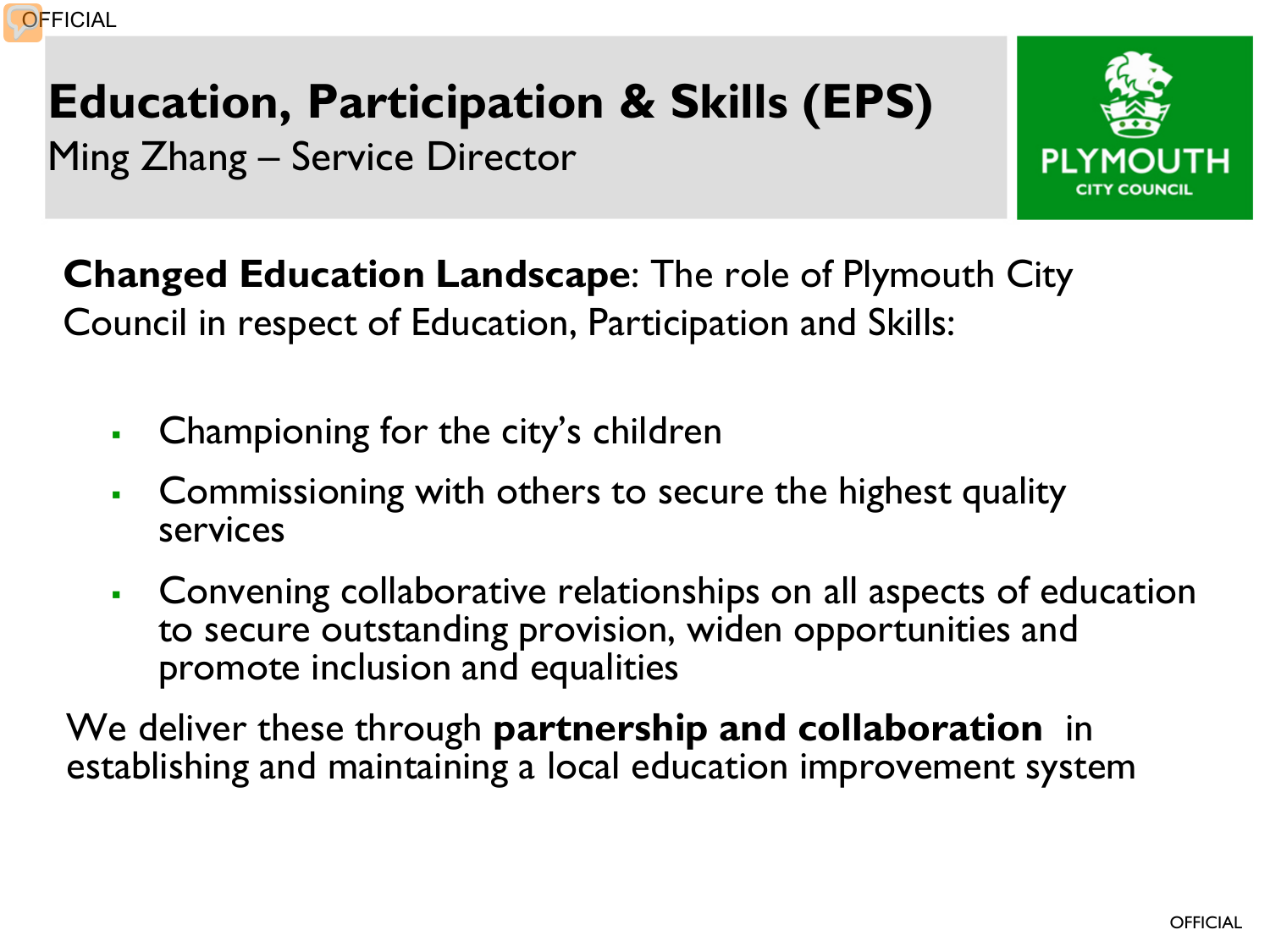# **Functions of the EPS**



- **Access to Education** Admissions, Place Planning and School Organisation, School Transports, Ofsted Com
- **Special Educational Needs and Disability** Education Health Care assessment and planning (EHCP), advisory teaching and support, educational psychology, children's disability, short breaks
- **Skills and Post 16** Further Education (FE), Higher Education HE), post 16 providers, skills gaps, STEM, NEET, Music Hub
- **Schools Improvement** –building partnership system moving toward a commissioning approach; School Causing Concerns interventions, Early Years, Exclusion, Attendance and Welfare
- **The Virtual School** support Looked-after children (LAC) the education, progress and emotional welfare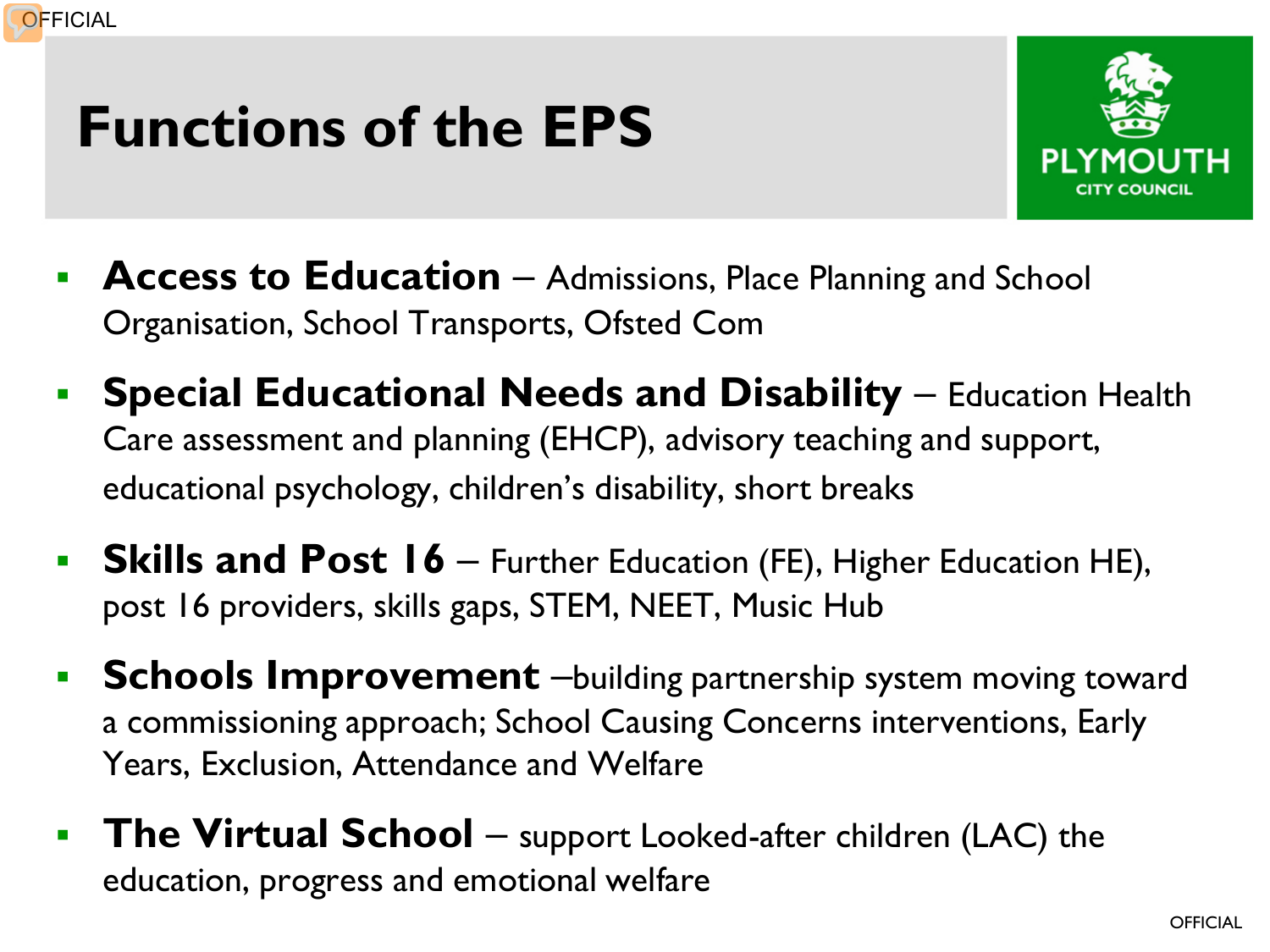# **Plymouth Education Landscape**



|                    | Academy    |        | Maintained | Total |
|--------------------|------------|--------|------------|-------|
|                    | <b>MAT</b> | Single |            |       |
| No. of secondaries | 17         |        |            | 18    |
| No. of primaries   | 50         |        | 15         | 69    |
| No. of special     |            |        |            |       |
| No. of all through |            |        |            |       |
| No. of AP          |            |        |            |       |
| total number       | 70         |        | 22         | 96    |
| %                  | 77%        |        | 23%        | 100%  |

#### **Higher and faster academisation rate than the national average:**

- 77% of Plymouth schools have been converted to academy

**Strength of maintained schools:** 

- 91% of LA maintained are Good or Outstanding (national average 88%)

- **Weakness among academy schools and secondary education:**
- 45%, 9 of 20 Secondary Schools are Good or Outstanding (45%) national average 76%
- 69% of Academy are Good or Outstanding national average 88%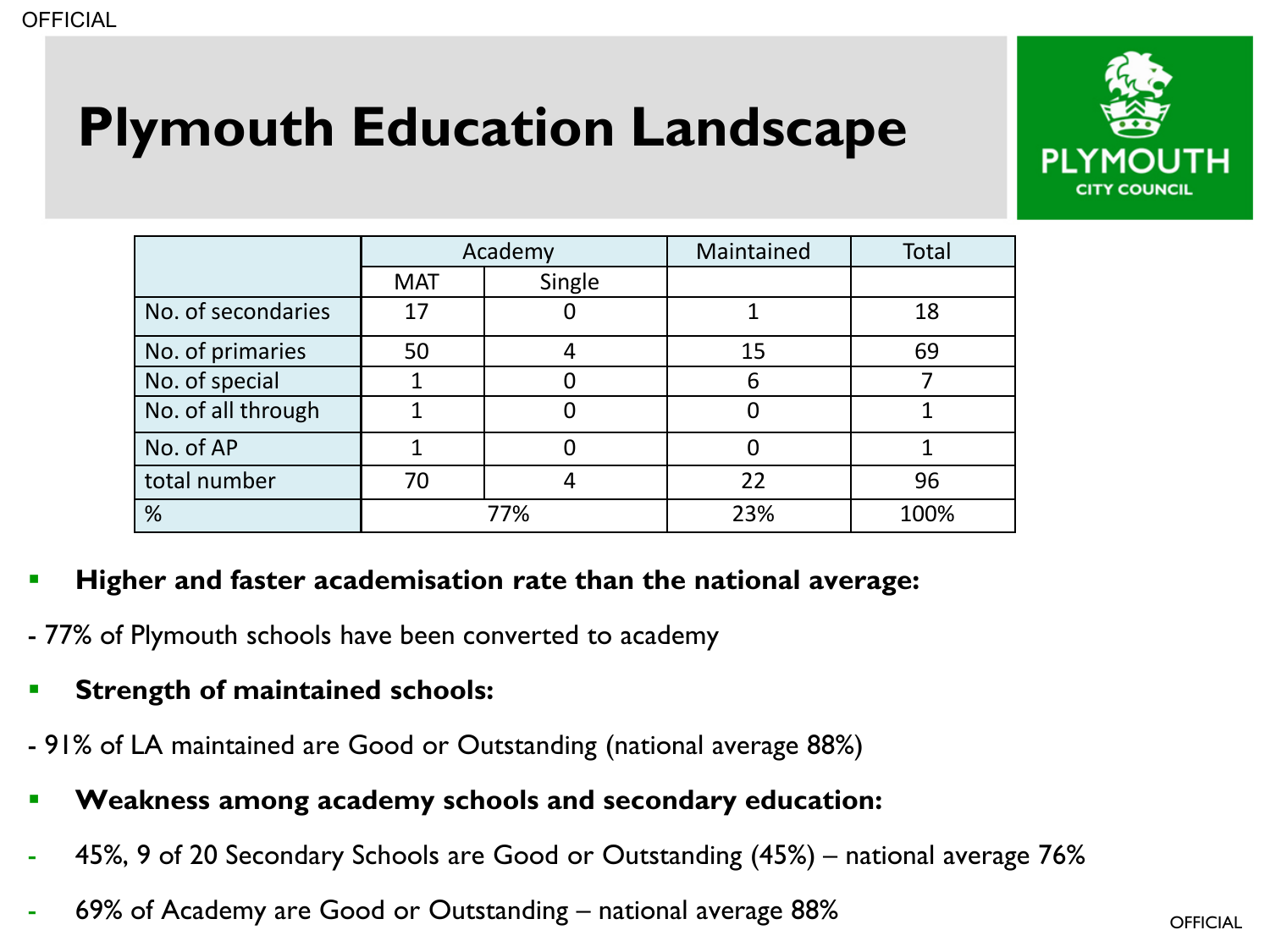## **Managing Increased Demand & Complexity in Education & Skills**



### **A significant increase in demands**

- SEND 46% increase in requests for EHC needs assessment (279 in 2019 and 409 in 2020)
- 2282 children with EHCPs, more social/emotional needs to be addressed (24.2% SEMH primary need)
- Requests for special school provision increasing. Tribunal applications increased from 18 (2018) to 41 (2020) primarily due to requests for special school places
- Increased in Virtual School case loads by 24%
- Number of EHE increase by 19%
- School improvement capacity is minimal while the demands for improvement interventions are among the highest in the country
- Transport –24% increase in transport routes while budget is being reduced
- Admissions new Code reduces application turnaround time from 20 days to 10
- Increase in demand in bridging skills gaps due to Covid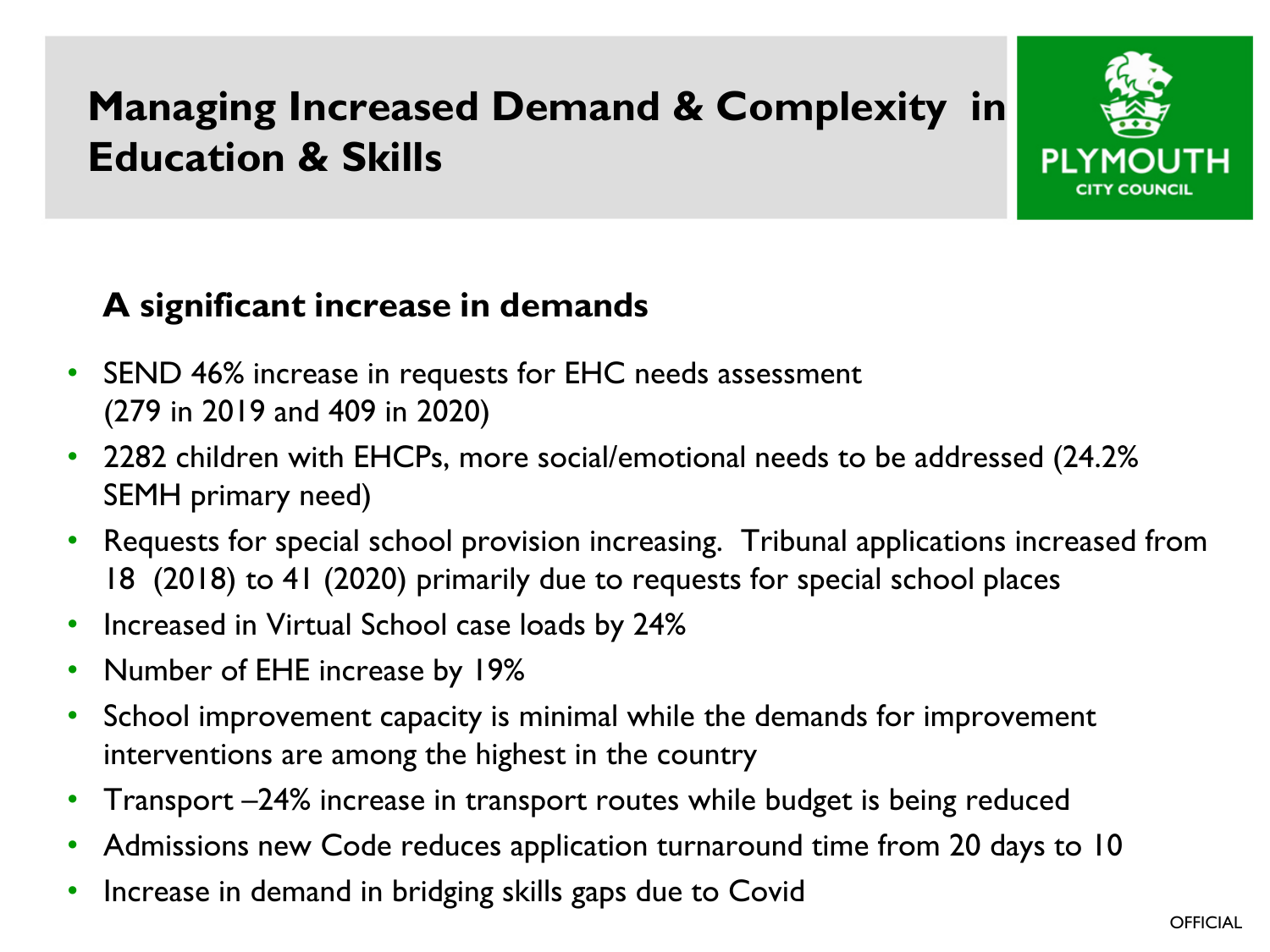## **Managing Increased Demand and Complexity in Education & Skills**



### **Managing demand - innovation & new ways of working**

### • **Maximise funding opportunities:**

Skills external funding from 36% to 41% and is expected to increase to 69% in 2021/22 Investment of High Needs funding in inclusion projects with schools

#### • **Capacity re-alignment:**

Reducing number of Heads of Service while improving structure of EPS, making it more efficient and sustainable

### • **Commissioning approach & trade opportunities:**

More commissioning and trading offer while strengthening partnership

### • **Empowering schools and stakeholders**

Moving toward a more advisory and empowering role: reduce case working, more preventative project and group work

Working to embed SEND Graduated Approach in schools, innovation partnerships for inclusion, maximising special school estate.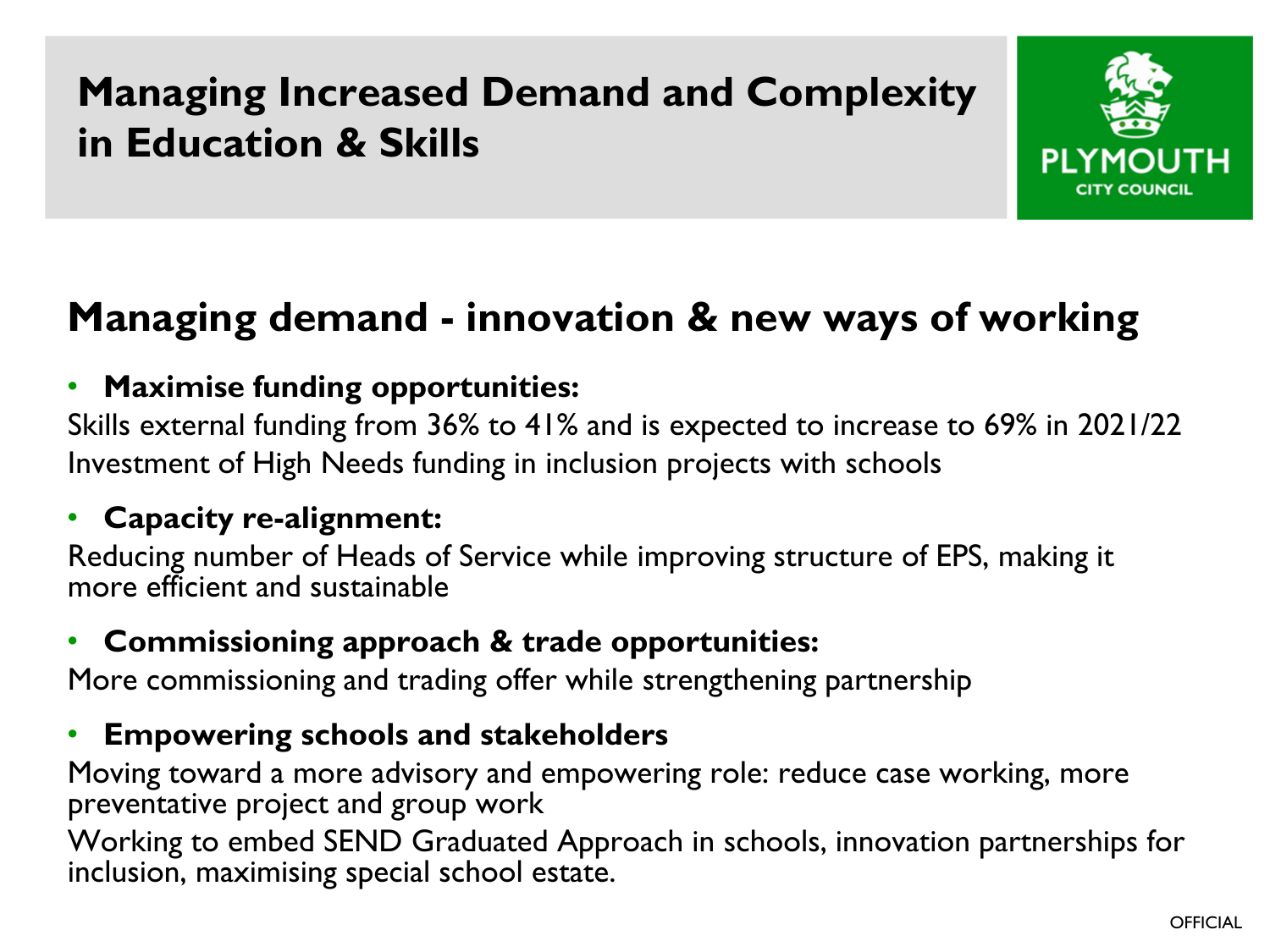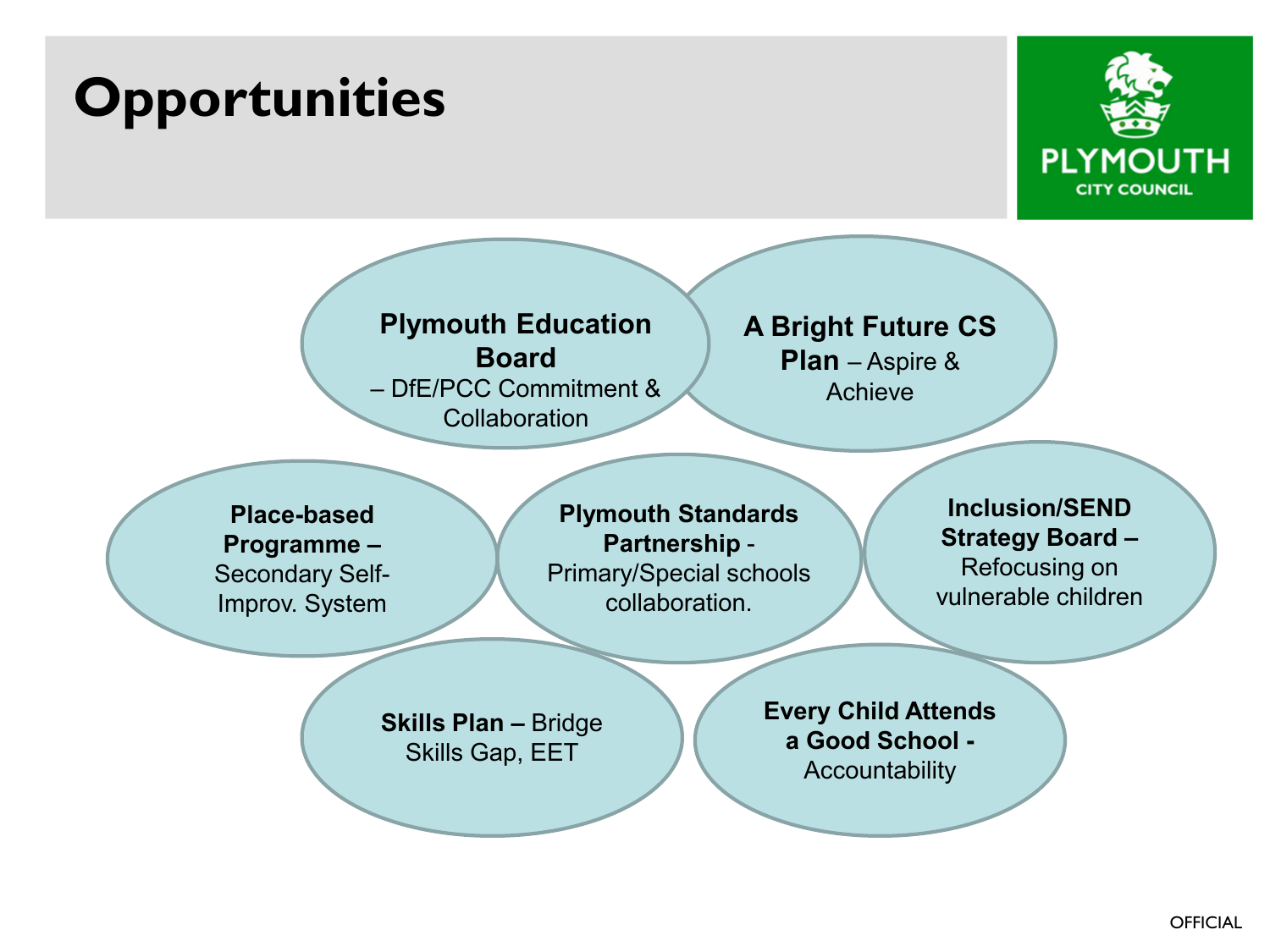# **Success 2020-21**



- High performance across the service areas
- Place-based initiative became a national trailblazer attracting funding
- Innovation and positive response to rising demand and complexity
- Strong support for schools and settings during the pandemic. Attendance and participation in learning is constantly better than the national average, in particular the vulnerable learners.
- Education partnership working has been productive further developed with PCC, schools, MATs, RSC and TSC gaining mutual trust in developing shared objectives for Plymouth education.
- The inclusion work across the city has become cohesive and better coordinated with the establishment of an Inclusion Strategic Board.
- The Skills and Post 16 strengthen their capacity for maximum impacts through a series of successful bidding for external funding. The Skill Launchpad has been held as an example of innovation.